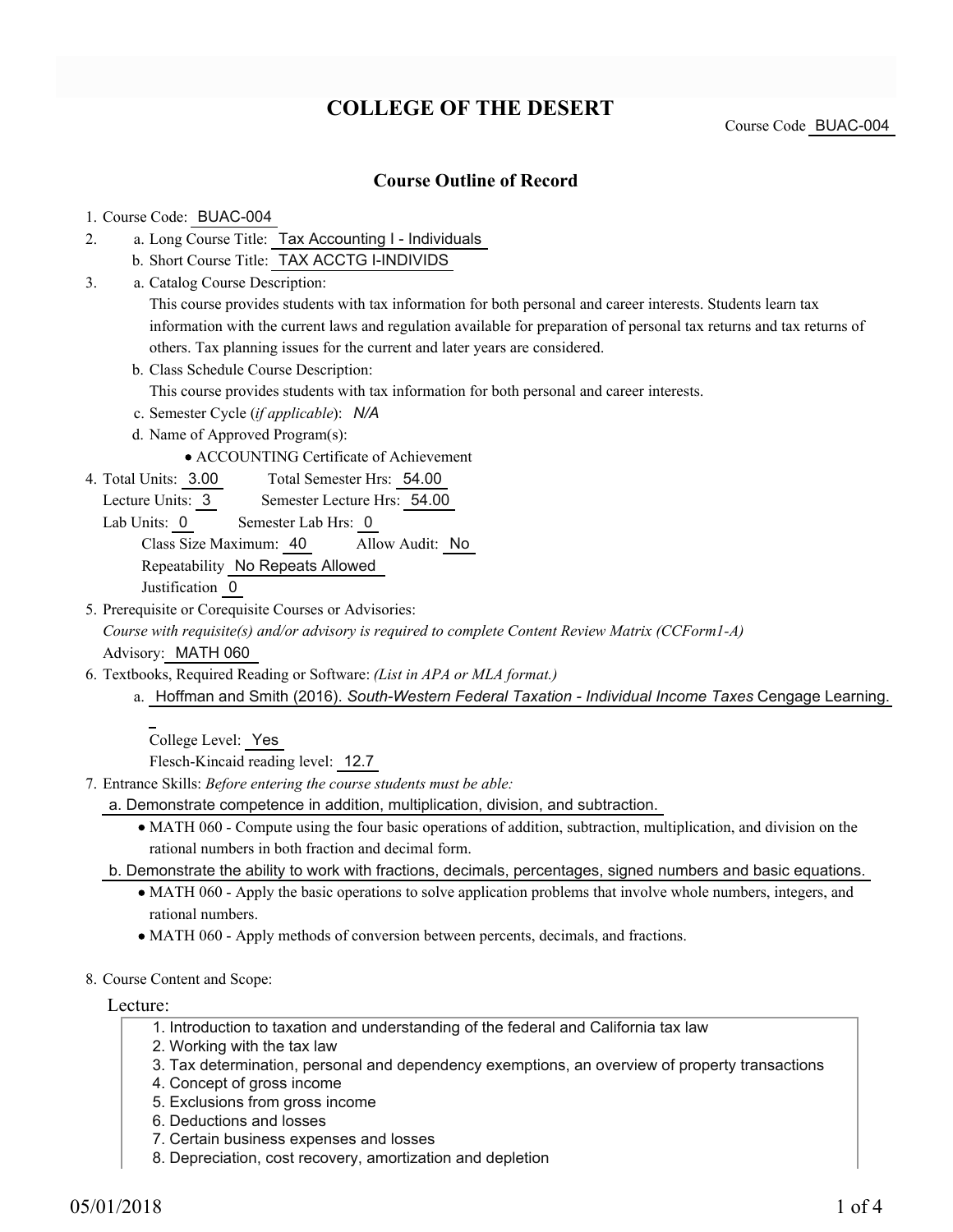### BUAC 004-Tax Accounting I - Individuals

- 9. Itemized deductions
- 10. Passive activity losses
- 11. Alternative minimum tax
- 12. Tax credits and payment procedures
- 13. Determination of gain or loss on property transactions
- 14. Nontaxable exchanges
- 15. Capital gains and losses
- 16. Section 1231 and recapture provisions
- 17. Accounting periods and methods
- 18. Deferred compensation

Lab: *(if the "Lab Hours" is greater than zero this is required)*

9. Course Student Learning Outcomes:

1.

Demonstrate comprehension of the basic structure of the federal tax laws relating to tax preparation and planning for individuals

10. Course Objectives: Upon completion of this course, students will be able to:

a. Demonstrate an understanding of the basic structure of the federal and, to a lesser extent, the State of California personal income tax system.

- b. Demonstrate comprehension of the necessary laws and regulations relating to intelligent tax preparation and planning.
- c. Develop strategies for controlling the income tax consequences of events yet to occur.
- d. Demonstrate an understanding of the concept of legal tax avoidance and/or deferral.
- e. Explain the role of tax planning in the scope of personal financial affairs.
- 11. Methods of Instruction: *(Integration: Elements should validate parallel course outline elements)* 
	- a. Demonstration, Repetition/Practice
	- b. Distance Education
	- c. Lecture
	- Other Methods:

In-class practice - includes feedback, coaching, and evaluation by the instructor

12. Assignments: (List samples of specific activities/assignments students are expected to complete both in and outside of class.) In Class Hours: 54.00

Outside Class Hours: 108.00

- a. In-class Assignments
	- Attendance of lectures including the taking of detailed notes and participation in classroom 1. discussion.
	- 2. Examinations of various types, such as problem sets, essay, and multiple choice.
- b. Out-of-class Assignments
	- 1. Readings in the textbook and in recommended supplementary literature.
	- 2. Completion of on-line homework assignments including chapter exercises and problem sets.
- 13. Methods of Evaluating Student Progress: The student will demonstrate proficiency by:
	- Computational/problem solving evaluations
	- Group activity participation/observation
	- True/false/multiple choice examinations
	- Mid-term and final evaluations
- 14. Methods of Evaluating: Additional Assessment Information: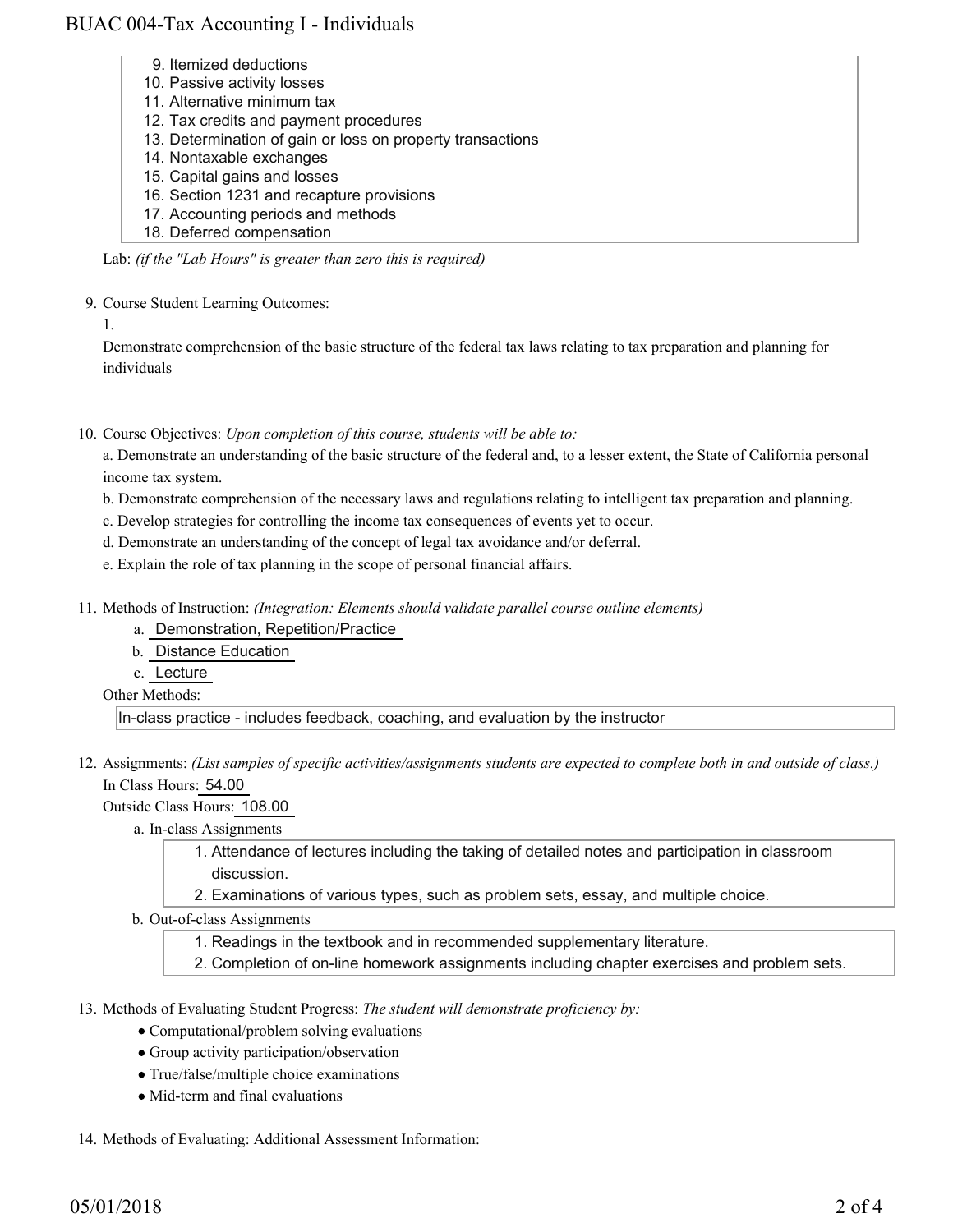# BUAC 004-Tax Accounting I - Individuals

a. Review of homework assignments on all course objectives b. Multiple-choice examinations on all course objectives c. Short quizzes on all course objectives d. Group problem-solving situations on all course objectives e. Comprehensive end-of-semester problem, such as preparing a tax return.

15. Need/Purpose/Rationale -- All courses must meet one or more CCC missions.

| PO - Career and Technical Education                                                                                |                                               |                                                                                            |                      |                     |  |
|--------------------------------------------------------------------------------------------------------------------|-----------------------------------------------|--------------------------------------------------------------------------------------------|----------------------|---------------------|--|
|                                                                                                                    |                                               | Fulfill the requirements for an entry- level position in their field.                      |                      |                     |  |
|                                                                                                                    |                                               | Apply critical thinking skills to execute daily duties in their area of employment.        |                      |                     |  |
|                                                                                                                    |                                               | Apply critical thinking skills to research, evaluate, analyze, and synthesize information. |                      |                     |  |
|                                                                                                                    |                                               | Display the skills and aptitude necessary to pass certification exams in their field.      |                      |                     |  |
|                                                                                                                    |                                               | Exhibit effective written, oral communication and interpersonal skills.                    |                      |                     |  |
| Transfer to a higher level learning institution                                                                    |                                               |                                                                                            |                      |                     |  |
| IO - Personal and Professional Development                                                                         |                                               |                                                                                            |                      |                     |  |
|                                                                                                                    |                                               | Demonstrate an understanding of ethical issues to make sound judgments and decisions.      |                      |                     |  |
|                                                                                                                    |                                               |                                                                                            |                      |                     |  |
| 16. Comparable Transfer Course                                                                                     |                                               |                                                                                            |                      |                     |  |
| <b>University System</b>                                                                                           | Campus                                        | <b>Course Number</b>                                                                       | <b>Course Title</b>  | <b>Catalog Year</b> |  |
|                                                                                                                    |                                               |                                                                                            |                      |                     |  |
| 17. Special Materials and/or Equipment Required of Students:                                                       |                                               |                                                                                            |                      |                     |  |
|                                                                                                                    |                                               |                                                                                            |                      |                     |  |
| 18. Materials Fees:                                                                                                | Required Material?                            |                                                                                            |                      |                     |  |
|                                                                                                                    |                                               |                                                                                            |                      |                     |  |
| <b>Material or Item</b>                                                                                            |                                               |                                                                                            | <b>Cost Per Unit</b> | <b>Total Cost</b>   |  |
| 19. Provide Reasons for the Substantial Modifications or New Course:                                               |                                               |                                                                                            |                      |                     |  |
|                                                                                                                    |                                               |                                                                                            |                      |                     |  |
| Remove English 70 Advisory                                                                                         |                                               |                                                                                            |                      |                     |  |
| a. Cross-Listed Course (Enter Course Code): N/A<br>20.                                                             |                                               |                                                                                            |                      |                     |  |
| b. Replacement Course (Enter original Course Code): N/A                                                            |                                               |                                                                                            |                      |                     |  |
|                                                                                                                    |                                               |                                                                                            |                      |                     |  |
| 21. Grading Method (choose one): Letter Grade Only                                                                 |                                               |                                                                                            |                      |                     |  |
|                                                                                                                    |                                               |                                                                                            |                      |                     |  |
| 22. MIS Course Data Elements                                                                                       |                                               |                                                                                            |                      |                     |  |
|                                                                                                                    | a. Course Control Number [CB00]: CCC000216341 |                                                                                            |                      |                     |  |
| b. T.O.P. Code [CB03]: 50200.00 - Accounting                                                                       |                                               |                                                                                            |                      |                     |  |
| c. Credit Status [CB04]: D - Credit - Degree Applicable                                                            |                                               |                                                                                            |                      |                     |  |
| d. Course Transfer Status [CB05]: B = Transfer CSU                                                                 |                                               |                                                                                            |                      |                     |  |
|                                                                                                                    |                                               | e. Basic Skills Status [CB08]: $2N = Not$ basic skills course                              |                      |                     |  |
| f. Vocational Status [CB09]: Possibly Occupational                                                                 |                                               |                                                                                            |                      |                     |  |
| g. Course Classification [CB11]: Y - Credit Course                                                                 |                                               |                                                                                            |                      |                     |  |
| h. Special Class Status [CB13]: N - Not Special                                                                    |                                               |                                                                                            |                      |                     |  |
| i. Course CAN Code [CB14]: N/A                                                                                     |                                               |                                                                                            |                      |                     |  |
|                                                                                                                    |                                               | j. Course Prior to College Level [CB21]: Y = Not Applicable                                |                      |                     |  |
| k. Course Noncredit Category [CB22]: Y - Not Applicable                                                            |                                               |                                                                                            |                      |                     |  |
| 1. Funding Agency Category [CB23]: Y = Not Applicable                                                              |                                               |                                                                                            |                      |                     |  |
| m. Program Status [CB24]: 1 = Program Applicable                                                                   |                                               |                                                                                            |                      |                     |  |
| Name of Approved Program (if program-applicable): ACCOUNTING                                                       |                                               |                                                                                            |                      |                     |  |
| Attach listings of Degree and/or Certificate Programs showing this course as a required or a restricted elective.) |                                               |                                                                                            |                      |                     |  |
|                                                                                                                    |                                               |                                                                                            |                      |                     |  |
| 23. Enrollment - Estimate Enrollment                                                                               |                                               |                                                                                            |                      |                     |  |

First Year: 0